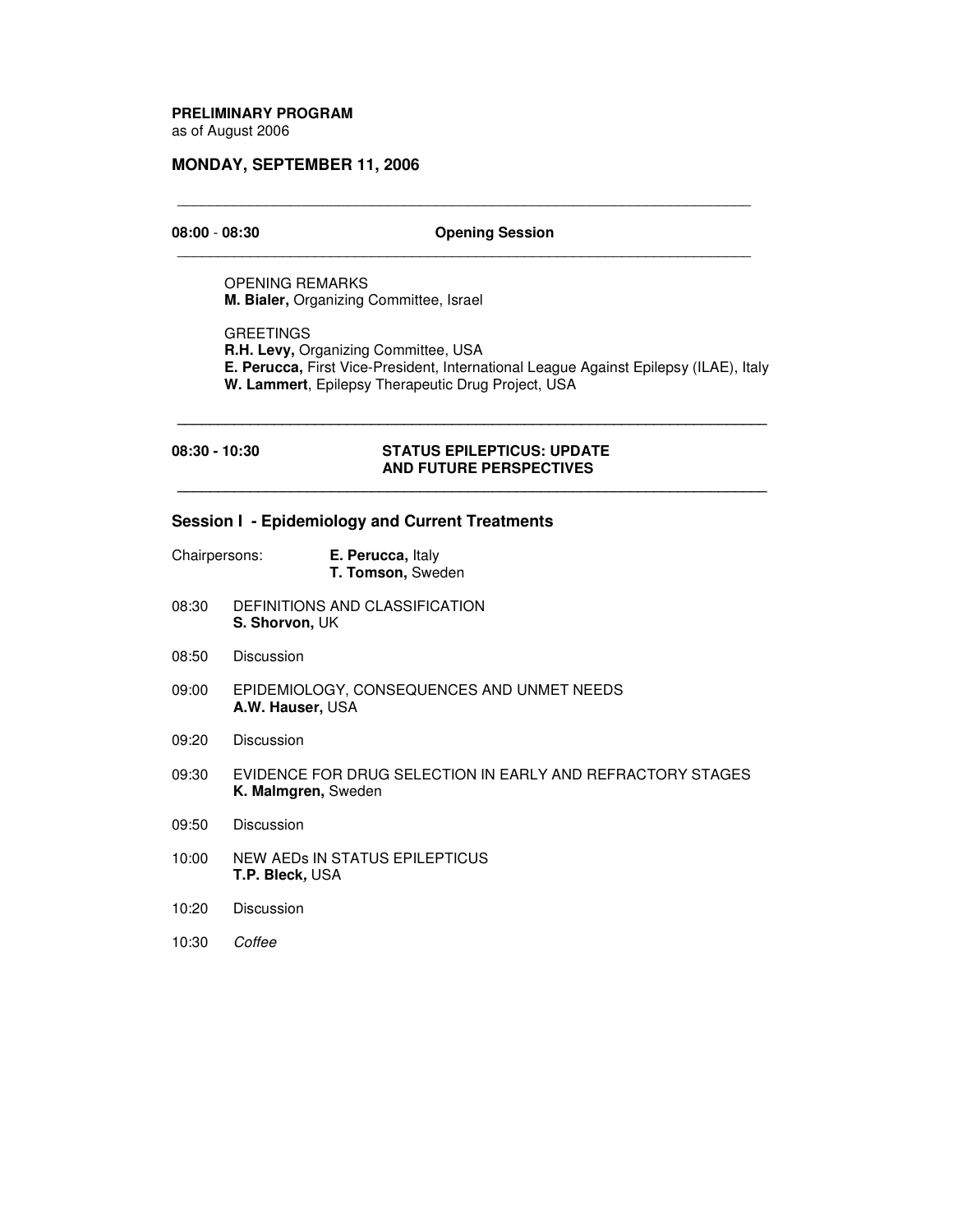## **MONDAY, SEPTEMBER 11, 2006**

### **11:00 - 14:00 STATUS EPILEPTICUS: UPDATE AND FUTURE PERSPECTIVES**

#### **Session II - Development of New Treatments for Status Epilepticus**

**\_\_\_\_\_\_\_\_\_\_\_\_\_\_\_\_\_\_\_\_\_\_\_\_\_\_\_\_\_\_\_\_\_\_\_\_\_\_\_\_\_\_\_\_\_\_\_\_\_\_\_\_\_\_\_\_\_\_\_\_\_\_\_\_\_\_\_\_\_\_\_\_\_**

**\_\_\_\_\_\_\_\_\_\_\_\_\_\_\_\_\_\_\_\_\_\_\_\_\_\_\_\_\_\_\_\_\_\_\_\_\_\_\_\_\_\_\_\_\_\_\_\_\_\_\_\_\_\_\_\_\_\_\_\_\_\_\_\_\_\_\_\_\_\_\_\_\_**

| Chairperson: | <b>E. Abadie, France</b> |
|--------------|--------------------------|
|              | <b>R. Katz, USA</b>      |

#### *Experimental Models*

- 11:00 MODELS FOR ASSESSING DRUGS FOR STATUS EPILEPTICUS **H. Kubova,** Czech Republic
- 11:20 Discussion
- 11:30 STATUS EPILEPTICUS MODELS FOR THE IDENTIFICATION OF NEUROPROTECTIVE SUBSTANCES **H.S. White***,* USA
- 11:50 Discussion
- 12:00 NEW AGENTS UNDERGOING TESTING FOR STATUS EPILEPTICUS **H.S. White,** USA
- 12:20 Discussion

#### *Clinical Testing*

- 12:30 OPTIMIZING TRIAL DESIGNS FOR EARLY STATUS EPILEPTICUS **T. Bleck,** USA
- 12:50 Discussion
- 13:00 TRIAL DESIGNS FOR REFRACTORY STATUS EPILEPTICUS **S. Shorvon,** UK
- 13:20 Discussion
- 13:30 REGULATORY PERSPECTIVES **E. Abadie,** France
- 13:50 Discussion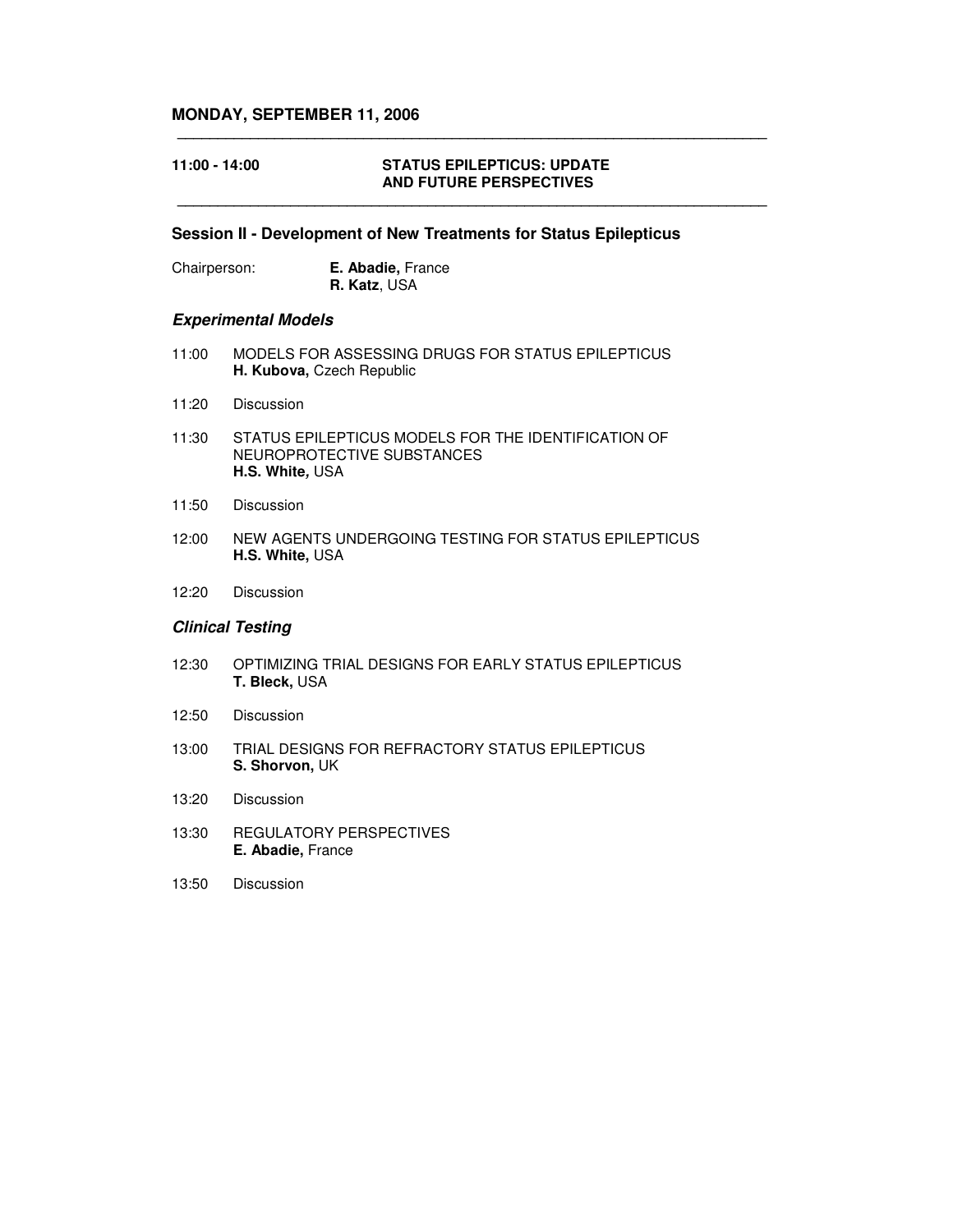## **08:00 - 10:30 Session III - A \_\_\_\_\_\_\_\_\_\_\_\_\_\_\_\_\_\_\_\_\_\_\_\_\_\_\_\_\_\_\_\_\_\_\_\_\_\_\_\_\_\_\_\_\_\_\_\_\_\_\_\_\_\_\_\_\_\_\_\_\_\_\_\_\_\_\_\_\_\_\_\_\_**

**\_\_\_\_\_\_\_\_\_\_\_\_\_\_\_\_\_\_\_\_\_\_\_\_\_\_\_\_\_\_\_\_\_\_\_\_\_\_\_\_\_\_\_\_\_\_\_\_\_\_\_\_\_\_\_\_\_\_\_\_\_\_\_\_\_\_\_\_\_\_\_\_\_**

## **DRUGS IN DEVELOPMENT**

| Chairpersons: | M. Bialer, Israel<br>R.H. Levy, USA                                                                                                  |
|---------------|--------------------------------------------------------------------------------------------------------------------------------------|
| 08:00         | BRIVARACETAM (ucb 34714)<br>P. von Rosenstiel, UCB S.A., Belgium                                                                     |
| 08:20         | Discussion                                                                                                                           |
| 08:30         | ESLICARBAZEPINE ACETATE (BIA 2-093)<br>$BIAL - Portela & Ca, S.A., Portugal$<br>Presented by C.E. Elger, University of Bonn, Germany |
| 08:50         | Discussion                                                                                                                           |
| 09:00         | <b>FLUOROFELBAMATE</b><br><b>B.A. Roecklein, MedPointe Pharmaceuticals, USA</b>                                                      |
| 09:20         | Discussion                                                                                                                           |
| 09:30         | <b>GANAXOLONE</b><br>E. Giller, Marinus Pharmaceuticals, USA                                                                         |
| 09:50         | Discussion                                                                                                                           |
| 10:00         | <b>HUPERZINE</b><br><b>S. Schachter, Harvard Medical School, USA</b>                                                                 |
|               |                                                                                                                                      |

- 10:20 Discussion
- 10:30 *Coffee*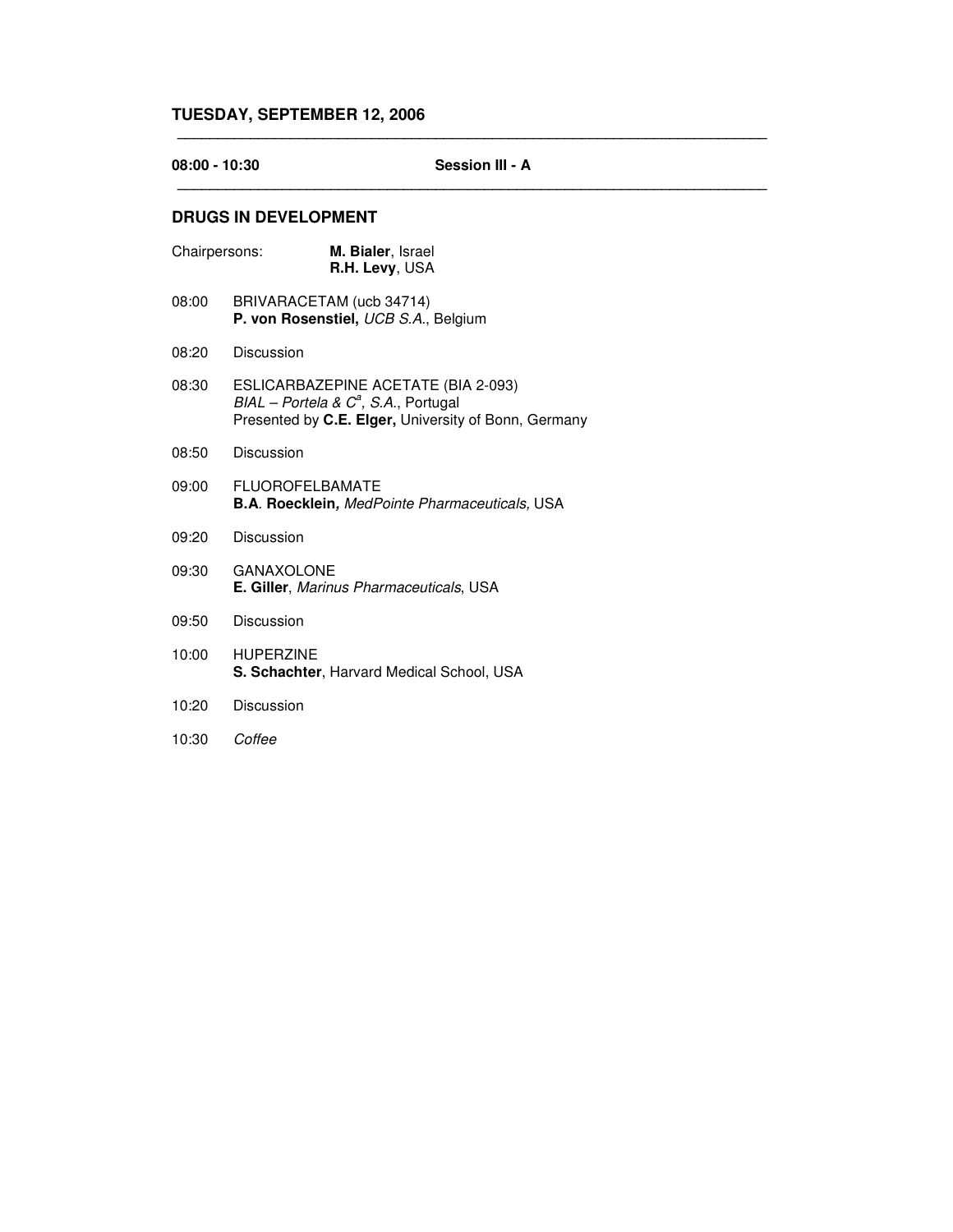| 11:00 - 13:00 |                                                  | <b>Session III - B</b>                                          |  |  |
|---------------|--------------------------------------------------|-----------------------------------------------------------------|--|--|
|               | <b>DRUGS IN DEVELOPMENT</b>                      |                                                                 |  |  |
| Chairpersons: |                                                  | S.I. Johannessen, Norway<br>H.J. Kupferberg, USA                |  |  |
| 11:00         | LACOSAMIDE (SPM 927)                             | P. Doty and J. Whitesides, Schwarz BioSciences, Inc., USA       |  |  |
| 11:20         | Discussion                                       |                                                                 |  |  |
| 11:30         | <b>RETIGABINE</b>                                | <b>R. Porter, Valeant Pharmaceuticals International, USA</b>    |  |  |
| 11:50         | Discussion                                       |                                                                 |  |  |
| 12:00         | <b>RUFINAMIDE</b><br>Eisai, USA<br>Paris, France | Presented by A. Arzimanoglou, University Hospital Robert Debre, |  |  |
| 12:20         | Discussion                                       |                                                                 |  |  |
| 12:30         |                                                  | SELETRACETAM (ucb 44212)<br>B. Bennett, UCB Pharma, Inc., USA   |  |  |
| 12:50         | Discussion                                       |                                                                 |  |  |
| 13:00         | <b>Lunch Break</b>                               |                                                                 |  |  |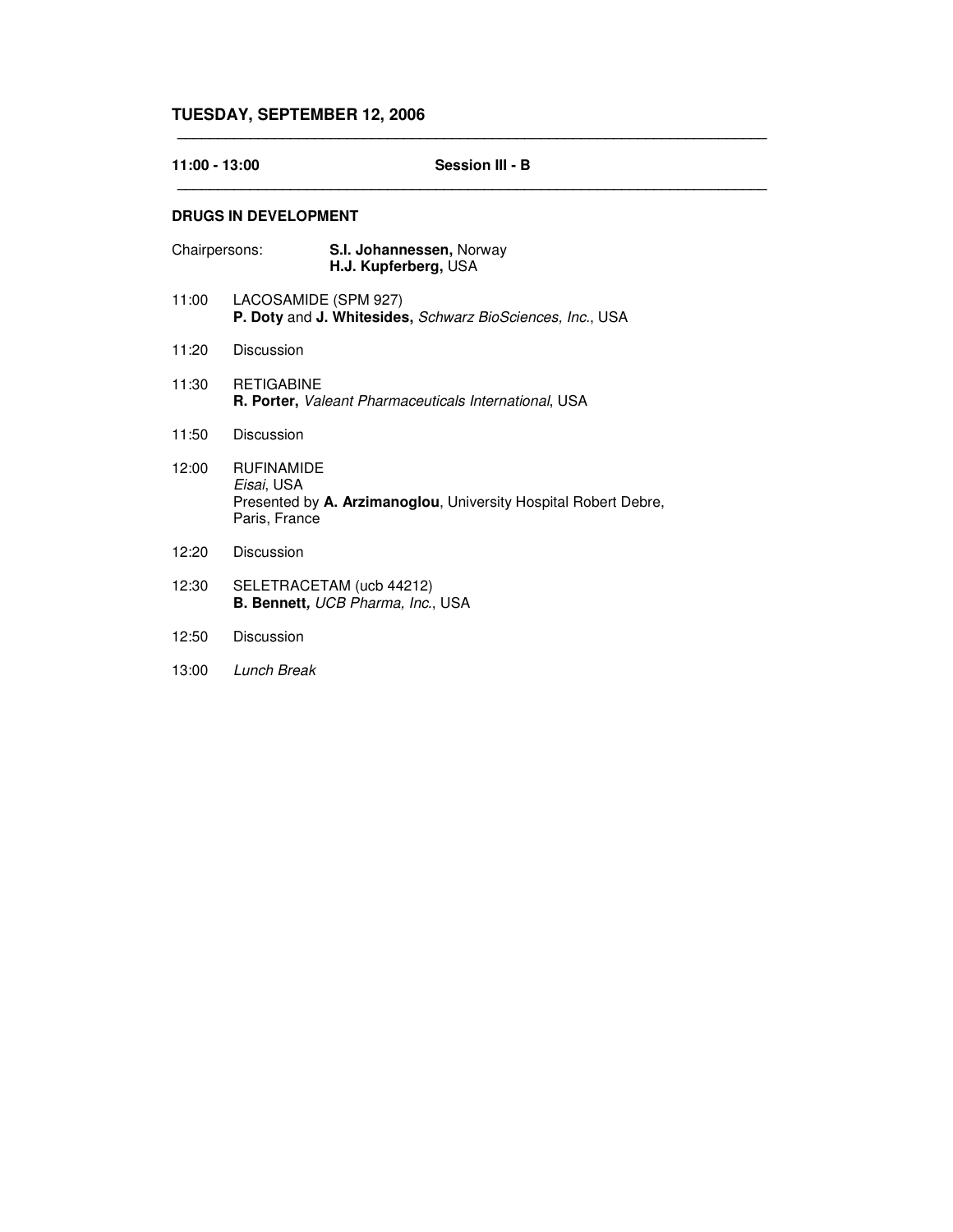| 14:30 - 18:00 |                             | Session III - C                                                                                                                              |
|---------------|-----------------------------|----------------------------------------------------------------------------------------------------------------------------------------------|
|               | <b>DRUGS IN DEVELOPMENT</b> |                                                                                                                                              |
| Chairpersons: |                             | <b>B. Schmidt, Germany</b><br>S. White, USA                                                                                                  |
| 14:30         | <b>STIRIPENTOL</b>          | Presented by C. Chiron, Necker-Enfants Malades Hospital, Paris, France                                                                       |
| 14:50         | Discussion                  |                                                                                                                                              |
| 15:00         | <b>TALAMPANEL</b>           | Presented by M.A. Rogawski, NIH, USA                                                                                                         |
| 15:20         | Discussion                  |                                                                                                                                              |
| 15:30         | VALROCEMIDE                 | Presented by M. Bialer, The Hebrew University of Jerusalem, Israel                                                                           |
| 15:50         | Discussion                  |                                                                                                                                              |
| 16:00         | Coffee                      |                                                                                                                                              |
| 16:30         | JZP-4                       | M. Foreman, Jazz Pharmaceuticals, USA                                                                                                        |
| 16:50         | Discussion                  |                                                                                                                                              |
| 17:00         |                             | PID, a second generation to valproic acid<br>Jazz Pharmaceuticals, USA<br>Presented by M. Bialer, The Hebrew University of Jerusalem, Israel |
| 17:20         | Discussion                  |                                                                                                                                              |
| 17:30         | RWJ 333369<br><b>USA</b>    | G.P. Novak, Johnson & Johnson Pharmaceutical Research & Development, LLC,                                                                    |
| 17:50         | Discussion                  |                                                                                                                                              |
| 18:00         | Coffee                      |                                                                                                                                              |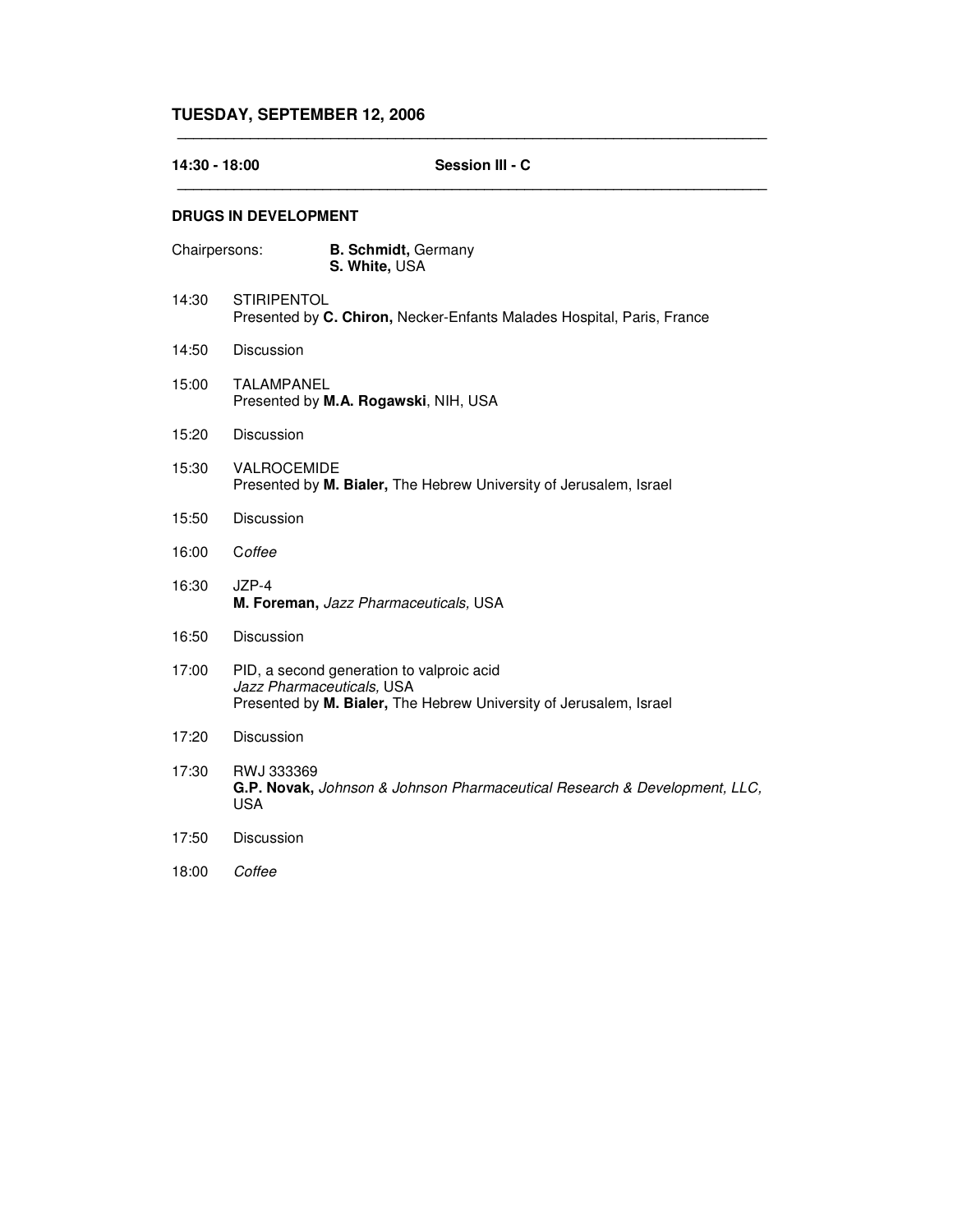## **EISAI SPONSORED SATELLITE SYMPOSIUM**

All registered participants of the Eighth Eilat Conference on New Antiepileptic Drugs (EILAT VIII) are invited to participate in the Satellite Symposium which will be held at the Melia Sitges, the Conference Venue. Participation is on a "first come first served basis". Kindly mark your intention to participate on the enclosed Registration Form.

**\_\_\_\_\_\_\_\_\_\_\_\_\_\_\_\_\_\_\_\_\_\_\_\_\_\_\_\_\_\_\_\_\_\_\_\_\_\_\_\_\_\_\_\_\_\_\_\_\_\_\_\_\_\_\_\_\_\_\_\_\_\_\_\_\_\_\_\_\_\_\_\_\_**

**\_\_\_\_\_\_\_\_\_\_\_\_\_\_\_\_\_\_\_\_\_\_\_\_\_\_\_\_\_\_\_\_\_\_\_\_\_\_\_\_\_\_\_\_\_\_\_\_\_\_\_\_\_\_\_\_\_\_\_\_\_\_\_\_\_\_\_\_\_\_\_\_\_**

**18:30 - 20:00 Eisai Sponsored Satellite Symposium**

#### **LENNOX-GASTAUT SYNDROME: A DEVELOPING FOCUS**

Chairperson: **R. Sachdeo,** USA

THE IMPACT OF LGS: CLINICAL EXPERIENCE **R. Sachdeo,** USA

TOWARDS CONSENSUS IN THE MANAGEMENT OF LGS: A CALL TO ACTION **M. Feucht,** Austria

RUFINAMIDE: A PHARMACOLOGICAL PROFILE **E. Perucca,** Italy

RUFINAMIDE: EFFICACY AND SAFETY DATA **J. Pellock**, USA

Concluding remarks and discussion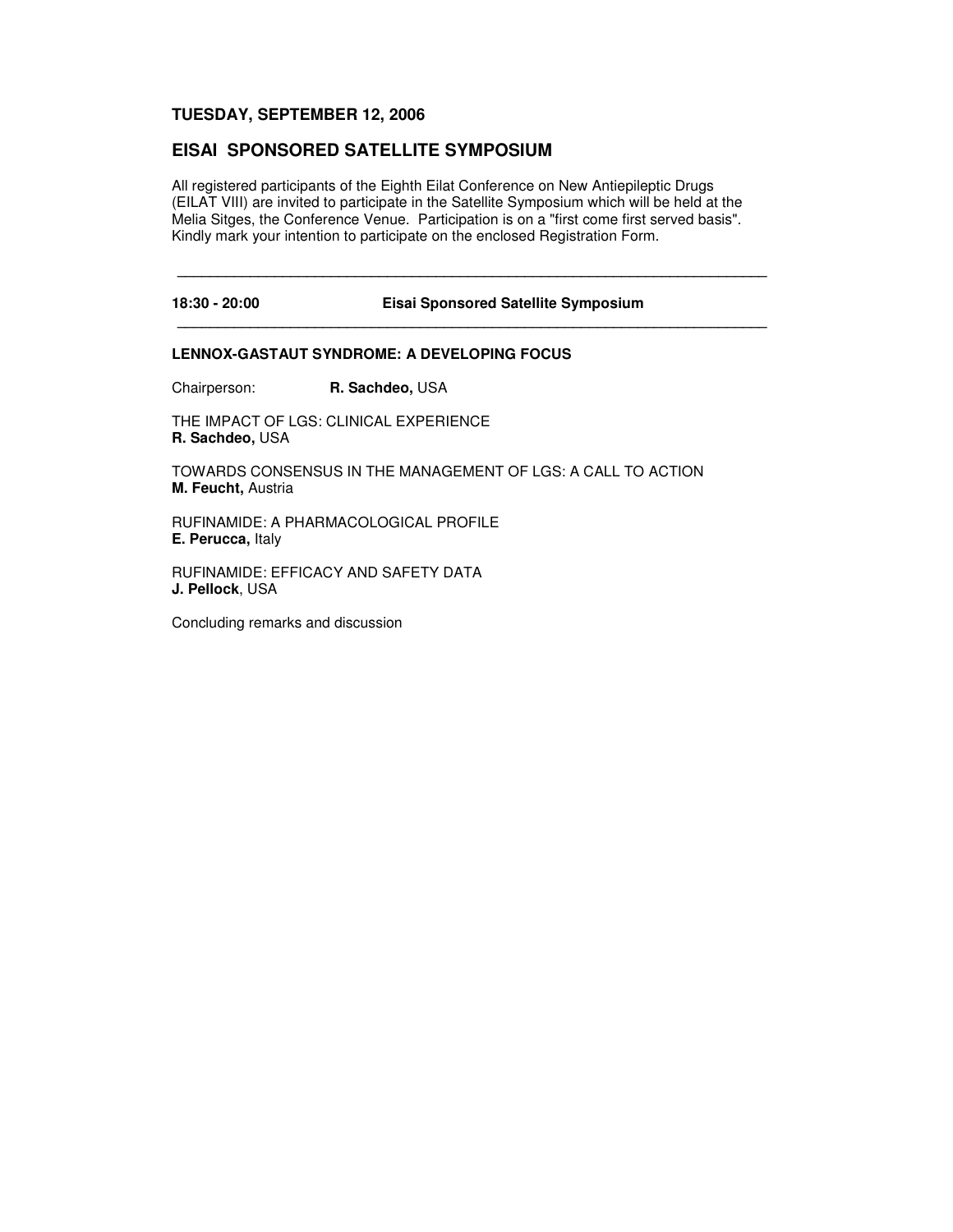# **WEDNESDAY, SEPTEMBER 13, 2006**

| $08:00 - 10:30$ | <b>Session IV - A</b>                                                                                                             |  |  |  |
|-----------------|-----------------------------------------------------------------------------------------------------------------------------------|--|--|--|
|                 | <b>PROGRESS REPORT ON SECOND-GENERATION TREATMENTS</b>                                                                            |  |  |  |
| Chairpersons:   | I.E. Leppik, USA<br>M.Y. Neufeld, Israel                                                                                          |  |  |  |
| 08:00           | <b>FELBAMATE</b><br>MedPointe Pharmaceuticals, USA<br>Presented by E. Faught, University of Alabama, Birmingham, AL, USA          |  |  |  |
| 08:20           | Discussion                                                                                                                        |  |  |  |
| 08:30           | <b>GABAPENTIN</b><br>Presented by <b>B. Schmidt</b> , Wittnau, Germany                                                            |  |  |  |
| 08:50           | Discussion                                                                                                                        |  |  |  |
| 09:00           | <b>LAMOTRIGINE</b><br>Presented by F. Besag, Liverpool, UK                                                                        |  |  |  |
| 09:20           | Discussion                                                                                                                        |  |  |  |
| 09:30           | <b>LEVETIRACETAM</b><br>P. Verdru, UCB, USA                                                                                       |  |  |  |
| 09:50           | Discussion                                                                                                                        |  |  |  |
| 10:00           | <b>OXCARBAZEPINE</b><br>Novartis Pharma AG, Switzerland<br>Presented by D. Nordli, Children's Memorial Hospital, Chicago, IL, USA |  |  |  |
| 10:20           | Discussion                                                                                                                        |  |  |  |
| 10:30           | Coffee                                                                                                                            |  |  |  |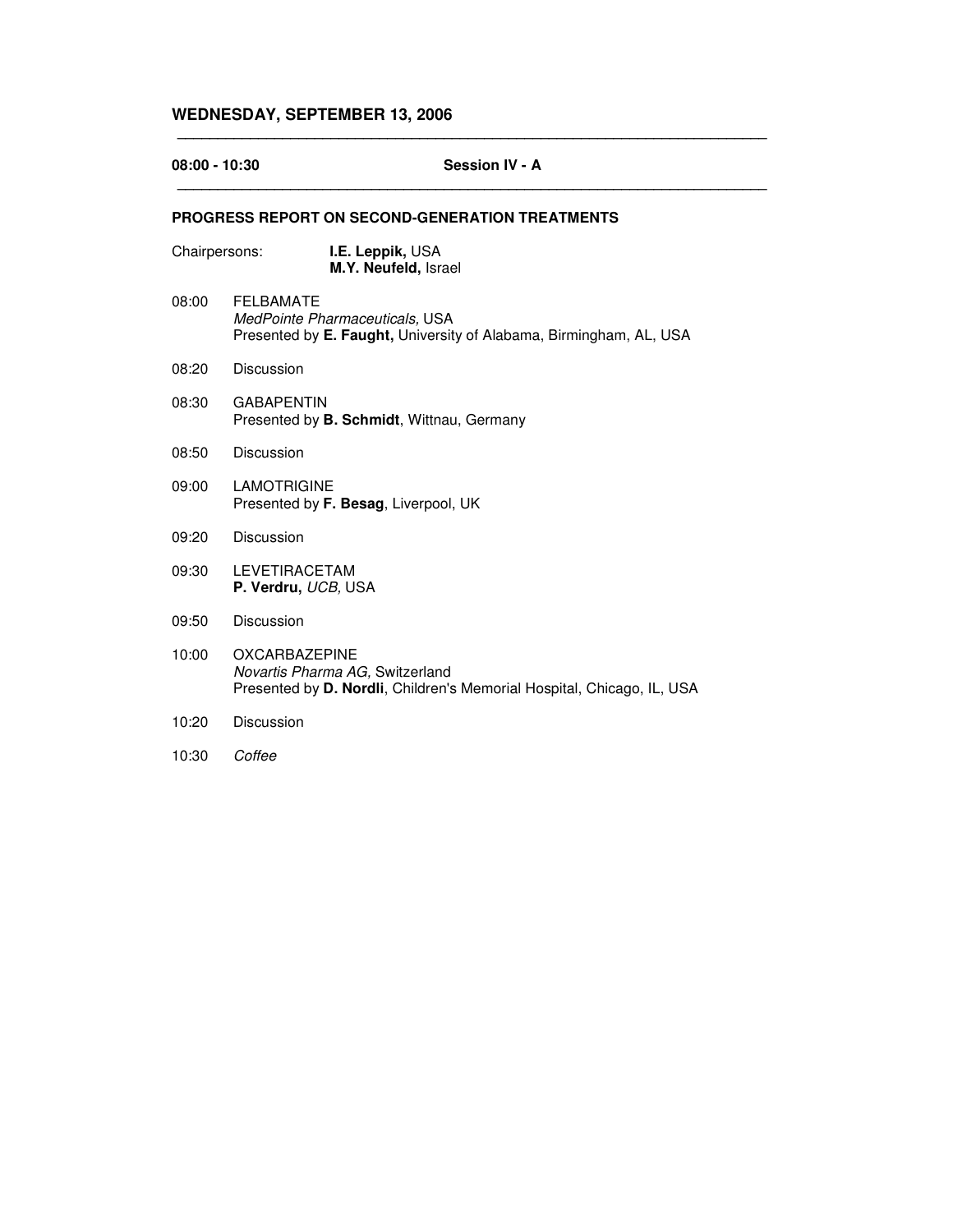# **WEDNESDAY, SEPTEMBER 13, 2006**

| 11:00 - 13:00 | Session IV - B                                                                                            |  |
|---------------|-----------------------------------------------------------------------------------------------------------|--|
|               | <b>PROGRESS REPORT ON SECOND-GENERATION TREATMENTS</b>                                                    |  |
| Chairpersons: | R.S. Fisher, USA<br>P.H. Ryvlin, France                                                                   |  |
| 11:00         | PREGABALIN<br>Pfizer, USA<br>Presented by P.H. Ryvlin, Hospices Civils de Lyon, Lyon, France              |  |
| 11:20         | Discussion                                                                                                |  |
| 11:30         | <b>TIAGABINE</b><br>Cephalon, Inc., USA<br>Presented by R. Kälviäinen, Kupio University Hospital, Finland |  |
| 11:50         | Discussion                                                                                                |  |
| 12:00         | <b>TOPIRAMATE</b><br>E. Cox, Johnson & Johnson Pharmaceutical Research & Development, LLC,<br>Belgium     |  |
| 12:20         | Discussion                                                                                                |  |
| 12:30         | <b>VIGABATRIN</b><br>Presented by C. Chiron, Necker-Enfants Malades Hospital, Paris, France               |  |
| 12:50         | Discussion                                                                                                |  |
| 13:00         | <b>VIGABATRIN</b><br>S. Collins, Ovation Pharmaceuticals, Inc., USA                                       |  |
| 13:20         | Discussion                                                                                                |  |
| 13:30         | Lunch Break                                                                                               |  |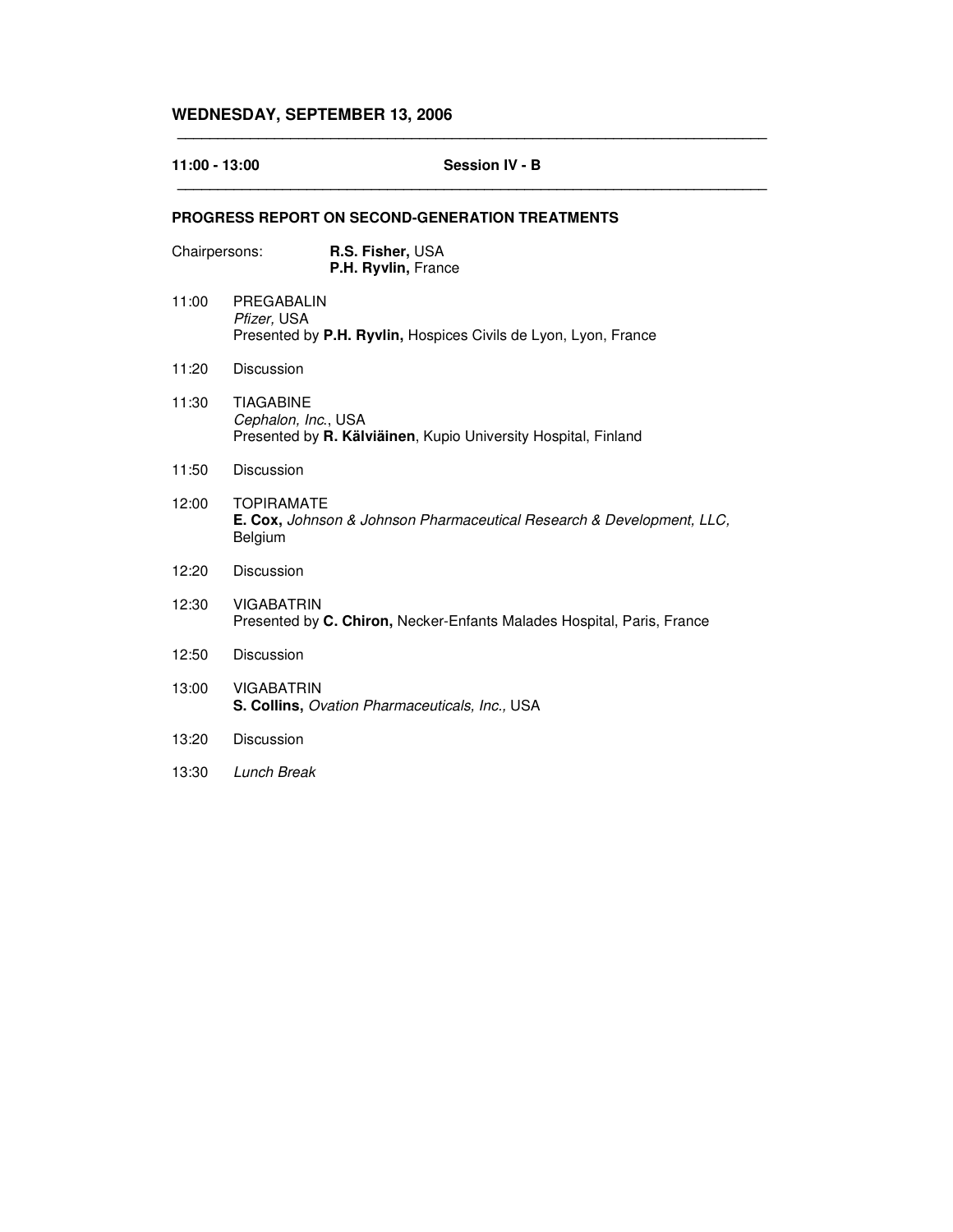# **WEDNESDAY, SEPTEMBER 13, 2006**

| 14:30 - 16:30 |                                               | Session IV - C                                                                                                                                                                 |  |
|---------------|-----------------------------------------------|--------------------------------------------------------------------------------------------------------------------------------------------------------------------------------|--|
|               |                                               | <b>PROGRESS REPORT ON SECOND-GENERATION TREATMENTS</b>                                                                                                                         |  |
| Chairpersons: |                                               | C.E. Elger, Germany<br>S. Shorvon, UK                                                                                                                                          |  |
| 14:30         | <b>ZONISAMIDE</b><br>Eisai, USA<br><b>USA</b> | Presented by J.A. French, University of Pennsylvania, Philadelphia, PA,                                                                                                        |  |
| 14:50         | Discussion                                    |                                                                                                                                                                                |  |
| 15:00         |                                               | OXCARBAZEPINE MODIFIED (MR) FORMULATION-CHALLENGES AND<br>SUCCESSFUL DEVELOPMENT<br>Desitin Arzneimittel GmbH, Hamburg, Germany<br>Presented by H.H. Blume, Oberursel, Germany |  |
| 15:20         | Discussion                                    |                                                                                                                                                                                |  |
| 15:30         | RELEASE DIVALPROEX                            | NEW ORAL FORMULATIONS OF AEDS: FOCUS ON EXTENDED-<br>R.C. Reed, Abbott Laboratories, USA                                                                                       |  |
| 15:50         | Discussion                                    |                                                                                                                                                                                |  |
| 16:00         |                                               | <b>VAGUS NERVE STIMULATION</b><br>Cyberonics Europe, Belgium<br>Presented by D. Schmidt, Epilepsy Research Group, Berlin, Germany                                              |  |

**\_\_\_\_\_\_\_\_\_\_\_\_\_\_\_\_\_\_\_\_\_\_\_\_\_\_\_\_\_\_\_\_\_\_\_\_\_\_\_\_\_\_\_\_\_\_\_\_\_\_\_\_\_\_\_\_\_\_\_\_\_\_\_\_\_\_\_\_\_\_\_\_\_**

16:20 Discussion